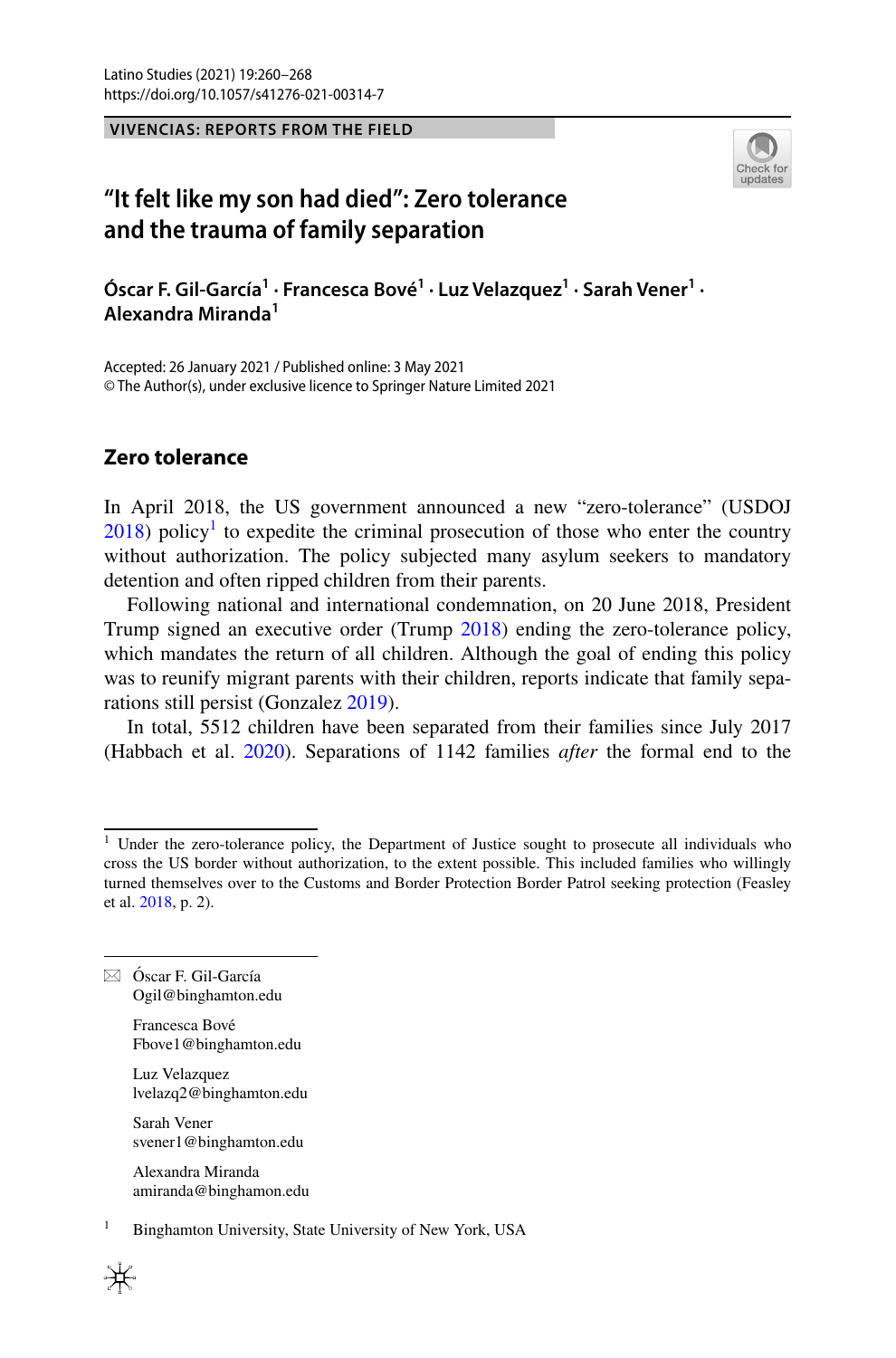zero-tolerance policy reveals how family separation is not a result of specifc policies, but rather a defning characteristic of the immigration system as a whole (Lee [2020](#page-6-3)).

The media has covered family separation at the US-Mexico border, reporting on children being ripped from their parents and held in cages (Preston [2015\)](#page-7-2). Less attention has been given to the more than 5.9 million children who share a home with at least one undocumented family member (Mathema [2017\)](#page-7-3) and live under the constant threat of family separations (Castañeda [2019\)](#page-6-4), particularly the unique challenges faced by mixed-status families of Indigenous descent.

As US immigration authorities do not document the number of children who are afected by family separations, scholars have begun to investigate census data in countries that receive deportees. For instance, recent scholarship indicates that, as a result of both economic crises and immigration enforcement, as many as half a million American minors now live in Mexico (Masferrer et al. [2019](#page-7-4)). Other studies (Capps et al. [2007;](#page-6-5) Baum et al. [2010](#page-6-6); Zayas [2015](#page-7-5)) have begun to identify the number of children, across legal statuses, who have been afected by US deportations. Few, however, explore the hurdles experienced by deportees and US citizens (Dreby [2012](#page-6-7); Zayas [2015](#page-7-5); Capps et al. [2015](#page-6-8))—especially those of Indigenous descent (Holmes [2013](#page-6-9); Stephen [2017;](#page-7-6) Gil-García [2018b](#page-6-10))—who join parents abroad *and* the diffculties they face upon return.

This article presents fndings from ongoing ethnographic research with Indigenous Maya who fed Guatemala during the civil war (1960–1996) and resettled in Mexico and the United States and begins to answer this question: How do US citizen children of Indigenous descent, who faced exile from their country of birth, adjust to life in the shadow of deportation? To answer this question, we document the case of David,<sup>[2](#page-1-0)</sup> a US citizen minor of Indigenous (Acatek) Maya descent, who experienced family separation under the zero-tolerance policy.

We use David's story to illustrate the collateral harm caused by the US government's implementation of the zero-tolerance policy toward migrant families. Specifcally, we argue that zero tolerance normalizes the systemic neglect of US citizen minors who are separated from migrant parents and placed in foster care, which can create barriers to family reunifcation and prolong the trauma of family separation.

## **Exile and return of a native son**

In 2016, while conducting feldwork in La Gloria, the largest refugee settlement in Chiapas, Mexico, I met Evelyn and Carlos and their son, David.<sup>3</sup> In 1985, David's parents, Carlos and Evelyn, fed Guatemala to escape the violent civil war (1960–1996). Barriers to obtaining legal status and lack of employment

<span id="page-1-0"></span><sup>&</sup>lt;sup>2</sup> To maintain anonymity, pseudonyms are used throughout.

<span id="page-1-1"></span><sup>&</sup>lt;sup>3</sup> Throughout this article, we will be utilizing the first person to identify the principal investigator, Gil-García.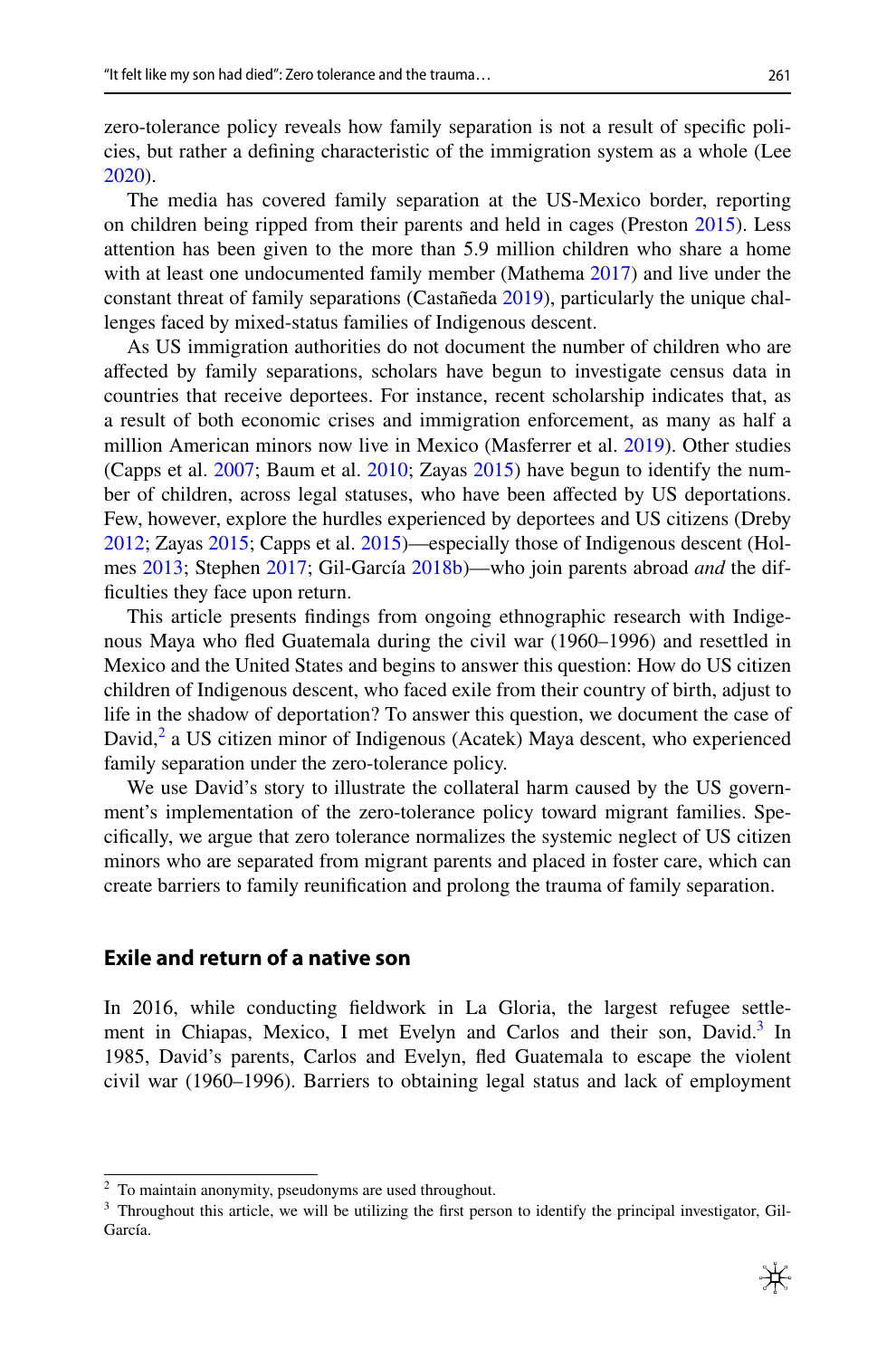opportunities in Mexico,<sup>[4](#page-2-0)</sup> compelled Evelyn and Carlos to seek work in the United States. Carlos moved to Alabama in 1998. Evelyn later joined him to work in an apparel sweatshop in 2000. Soon after their reunion, Evelyn gave birth to David in 2003, making him a US citizen.

Between 2003 and 2007, immigration enforcement increased across the country, especially in southern states like Alabama. Evelyn and Carlos attributed the rise of immigration enforcement operations and news coverage about immigration raids of Walmart stores across twenty-one states (Greenhouse [2003\)](#page-6-11) to their increased anxiety, which shaped their decision to no longer shop at Walmart. Both feared that shopping for necessities at these stores or other daily activities could result in deportation and separation from their infant. To avoid this outcome, the parents agreed that it was best for Carlos to remain in the US and send remittances to Evelyn who returned to Chiapas with David in 2007.

David was only four years old at the time of the frst separation from his father. In his earliest memory, he sits on a bus with his mother and uncle, headed from Alabama to Mexico. David described leaving his father: "It was night and I saw my father standing there at the bus stop," he said, "I was very young." He recalled that the sudden separation from his father proved to be a difcult transition, leaving him with an overwhelming feeling of sadness.

David spent seven years in Chiapas, Mexico, surrounded by friends and family, including Carlos, who returned to Mexico two years after the initial separation. Eventually, however, David expressed an interest in going back to the United States to get a better education. In 2017, fnancial precarity and inaccurate information shaped the family's decision for David and his father to cross the US-Mexico border without inspection and surrender themselves to border agents to request entry. Carlos thought his son's US citizenship meant he could enter with him; instead, federal immigration agents applied zero tolerance. On this same day, a social worker provided the father a "voluntary agreement" form that allowed Customs and Border Protection agents to place David in provisional care with the Department of Child Services in Arizona. Carlos remained in detention for two months at the southern border before ICE deported him back to Mexico.

#### **Family separation and foster care placement**

In a report published by Physicians for Human Rights (PHR), researchers studied the psychological efects of family separation for asylum seekers who experienced family separations under zero tolerance (Habbach et al. [2020](#page-6-1)). The report identifes how the zero-tolerance policy involved a process of enforced disappearance, a crime under international law (Amnesty International [2020\)](#page-6-12), depriving parents and children of their right to family integrity.

<span id="page-2-0"></span><sup>4</sup> For a thorough discussion of the Mexican government's creation of legal obstacles to prevent Guatemalan refugees from obtaining legal status and how the prolonged delay in providing naturalization reinforced poverty creating greater pressure for La Gloria residents to emigrate see Gil-García ([2018a](#page-6-13), [2019](#page-6-14)).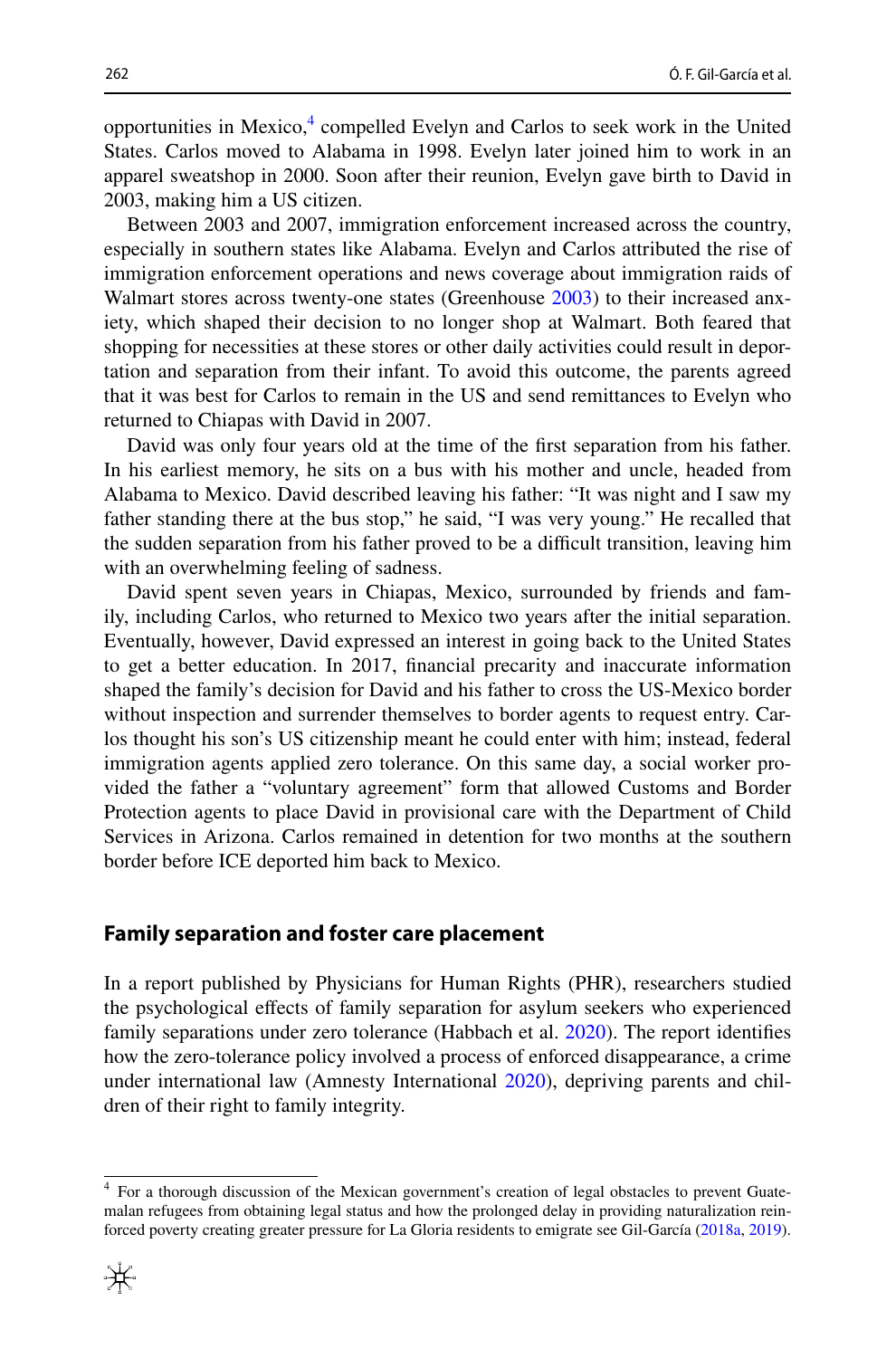When immigration officials first separated Carlos and David at the US-Mexico border, the two were held in separate rooms, unable to communicate with each other. After immigration officials detained Carlos, David was placed in the foster care system. Neither David nor his mother received any information of Carlos's whereabouts for more than two months. "We had no communication with him. No one knew where he was," David said.

Throughout this period, Carlos was unable to communicate with his son, which prevented him from knowing his son's whereabouts. "It felt like my son had died," Carlos said. He thought David was reunited with family in the United States, but after learning of his son's foster care placement, he grew even more distressed.

A 2011 report (Wessler [2011\)](#page-7-7) identifed at least 5,100 children in foster care in the United States because of the detention or deportation of their parents. Estimates from the same study placed the number of children of immigrants in foster care at 15,000 by 2016. The precise number of children placed in foster care as a consequence of zero tolerance remains unknown. David detailed his living conditions in a group home, where he had trouble eating and sleeping. "I would be up all night thinking about when I could leave the group home, how long I would be here … thinking about my dad imprisoned for months," David said, "There was a week where I didn't eat anything. I was sad. I didn't feel hungry at all." He struggled to explain his feelings, until later in the interview, when he was able to associate these somatic symptoms to what he identifed as "depression."

Carlos's trauma and David's physical and psychological symptoms correspond with the efects of family separations experienced by asylum seekers (De Witte [2018](#page-6-15)). Indeed, many of the aforementioned PHR study's participants exhibited physical and mental signs of trauma, such as depression, anxiety, loss of appetite, trouble sleeping, and frequent nightmares (Habbach et al. [2020](#page-6-1), p. 22). The agony of family separations is exacerbated when immigration authorities fail to inform individuals about the location of their family members, how long until they will be reunited, or whether they can expect to be reunited at all. The calculated steps the US government took to separate families is a contemporary incarnation of a broader "deterrence" strategy that aims to discourage future migration for Central American women and children (Cornelius [2005](#page-6-16)). In this case, however, the overall strategy of zero tolerance, according to the PHR report, was to "intimidate Central American asylum seekers to give up their asylum claims" (Habbach et al. [2020,](#page-6-1) p. 5). In doing so, the US government intentionally carried out actions to infict mental and physical sufering, which meet the United Nations defnition of torture (UN General Assembly [1984](#page-7-8)).

Traumatic exposure to torture may exacerbate chronic stress and disease throughout the life course among minors who are separated from parents. Indeed, community surveys of adolescents found that those exposed to multiple forms of trauma are most likely to have higher levels of symptoms (Turner et al. [2015](#page-7-9)). These symptoms can include loss of appetite and difficulty sleeping, both of which David expressed he suffered from. These symptoms also indicate toxic stress (Bucci et al. [2016](#page-6-17)) prolonged exposure to stressful experiences—that can permanently alter the child's brain chemistry (De Bellis and Zisk [2015\)](#page-6-18), putting them at a greater risk of developing mental health disorders such as depression, anxiety, and post-traumatic stress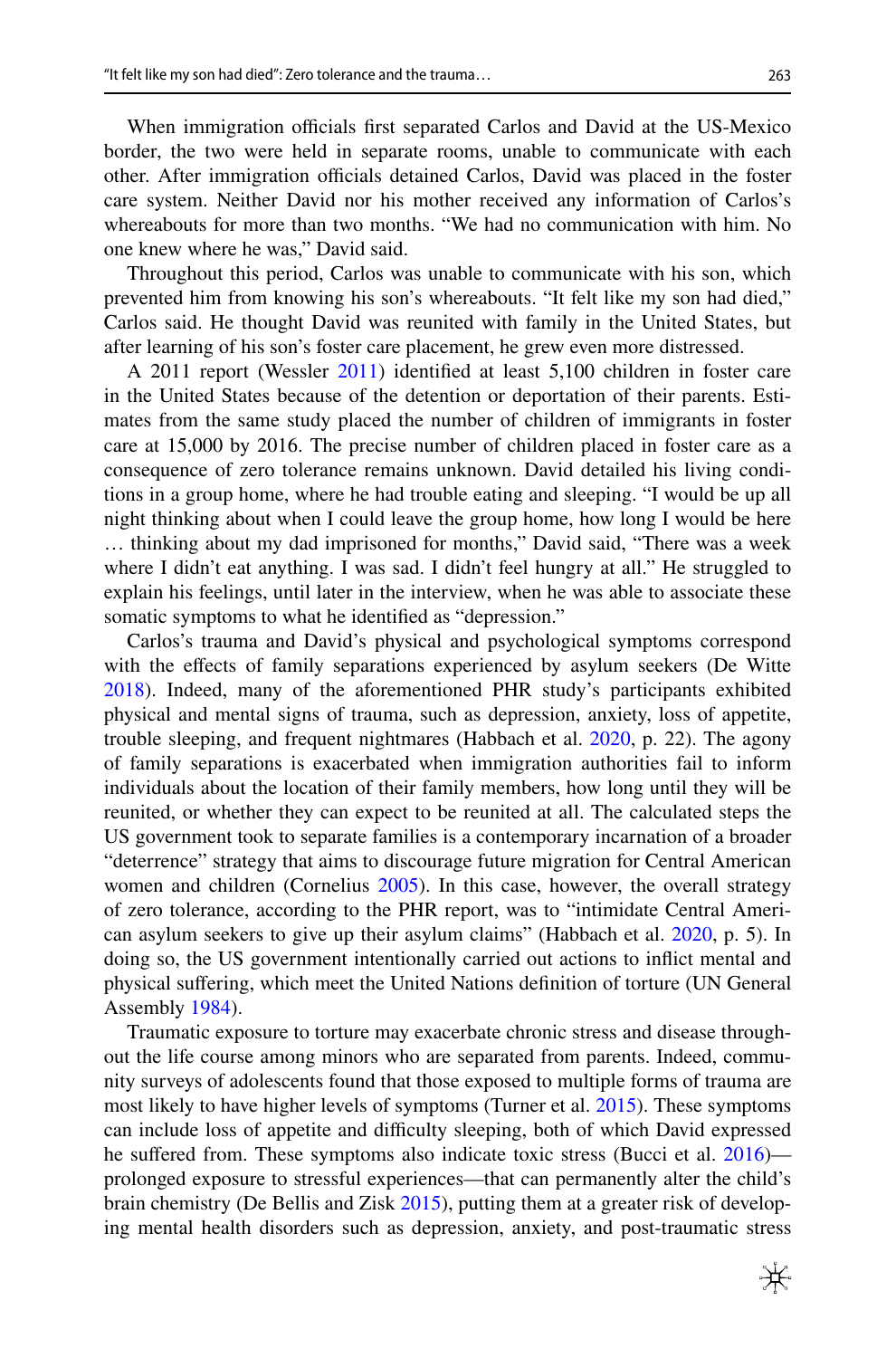disorder (Potochnick and Perreira [2010\)](#page-7-10). These studies affirm recommendations (Abrams [2018](#page-6-19)) that children who have experienced trauma surround themselves with the support and resources that will help them feel secure again. However, in the case of David and other children who have been separated from their families at the border, they have not only been torn from their caretakers but placed in unfamiliar settings.

David has been placed in three diferent foster care facilities. When he was placed in his frst group home, he did not speak English yet, and nobody around him spoke Spanish or Acatek, the Maya language spoken by his family. With nobody to communicate with, David was left isolated and unable to process the trauma he was experiencing.

In February of 2018, David's father Carlos was deported to Mexico. Upon joining his wife in Chiapas, Carlos called his son. After two months without contact, when they fnally got in touch, both Carlos and David wept. Carlos recalled David apologizing over and over again. David blamed himself for the fracturing of his family, citing his desire to achieve an education in the US as the source of their separation. These feelings of preoccupation and guilt felt by David are yet more symptoms of trauma (De Witte [2018](#page-6-15)).

For the past three years David's only form of contact with his parents has been on the phone, which is not always a reliable means of communication for their family. For example, after some of the boys in one of David's group homes robbed a local store, the entire house had their cell phones confscated for a month. This left him able to communicate with his parents only through the main telephone number of the group home. In describing a September 2018 conversation with her son, Evelyn stated how David's inability to know how much longer he would remain in foster care only reinforced his trauma and despair.

After a long bureaucratic struggle,<sup>[5](#page-4-0)</sup> David was able to exit the foster care system and move in with a family member who lives in California. However, the reunion coincided with the rapid spread of the coronavirus disease (COVID-19), which created newfound difculties. For instance, as part of a broader international strategy to help mitigate the outbreak (Ferguson et al. [2020\)](#page-6-20), the United States, Canada, and Mexico barred all nonessential travel across borders (DHS [2020\)](#page-6-21). Consequently, David's two-year-long separation from his family in Mexico has now been extended indefnitely under the global pandemic.

#### **Family separation as a way of life**

David, a US citizen minor, has already experienced family separation twice. Following each of those instances he experienced long bouts of uncertainty and isolation. The resulting trauma manifests in both the body and the mind.

<span id="page-4-0"></span><sup>&</sup>lt;sup>5</sup> Because of space constraints, details surrounding the prolonged legal process to reunify David with his family and end to foster care placement will be discussed in a forthcoming publication.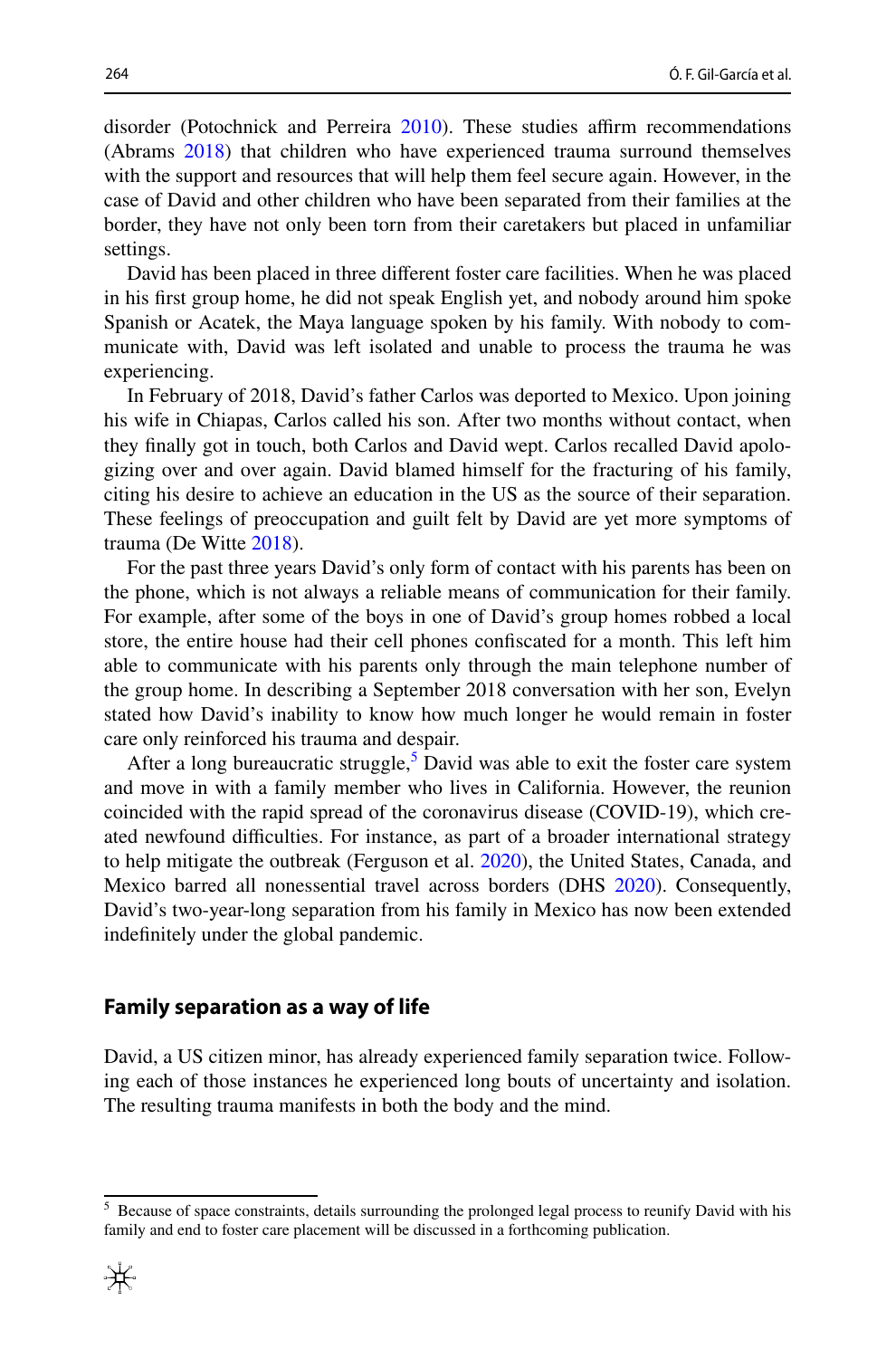For years, the phone remained a lifeline for David to communicate with his family. Despite reunifcation with family in the US, he has expressed a strong desire for the close human contact from his parents. While David has exhibited physical and psychological symptoms associated with trauma exposure, it remains unclear how the pandemic, along with David's continued inability to visit and receive afection from his parents, may impact him in the future. Scholars, however, have begun to identify how those with preexisting physical or psychological needs "may be more vulnerable than others to the psychosocial efects of pandemics" (Pfeferbaum and North [2020](#page-7-11), p. 1). Therefore, the pandemic may exacerbate the severe pain and suffering committed by US officials under the zero-tolerance policy, as identified by the PHR report (Habbach et al. [2020\)](#page-6-1), and have profound long-term health implications for David and his parents.

Sadly, David's traumatic experience is not rare. For the estimated 5.9 million children living in the US with undocumented parents, family separation remains a persistent fear (Capps et al. [2015\)](#page-6-8). Once separated from their parents, these children often endure psychological trauma, residential instability, and poverty (Capps et al. [2015](#page-6-8)). For the millions of other children like David with undocumented or deported parents, uncertainty, fear, and family dissolution characterize their childhood.

In an informal phone conversation with David's parents in March 2020, they confded that they hoped that someday their son could leverage his citizenship status to help them obtain a visa to rejoin him in the United States. Although the US Citizen and Immigration Services recognizes the parents (over the age of twenty-one) of citizens as "immediate relatives," David cannot apply for reunifcation until he reaches age of majority.<sup>[6](#page-5-0)</sup> Consequently, until David turns twenty-one, and illustrates he has an income level that is at least 125% of the federal poverty level, he and his parents are left with no legal pathway to be reunited in the United States.

Family separation for David, and many others separated under zero tolerance, has become a way of life. Ongoing family separations following the repeal of zero tolerance illustrates the normalization of this practice (Lee [2020](#page-6-3)) and joins other policies of exclusion that have been found to undermine the health of immigrant parents and their children throughout their life course (Perreira and Pedroza [2019](#page-7-12)). To promote the integration of this population to the American polity and prevent long-term harm, legislators must pass assertive immigration reforms that challenge these policies of exclusion.

**Acknowledgements** We would like to thank David and his family for their courage in sharing their story to inform the public of how family separations, when used as a tactic of immigration enforcement, inflict harm. Their resilience provided inspiration for this project, which aims to contribute to a broader discussion on how policies of exclusion impact mixed-status families of Central American Indigenous descent. The Binghamton Presidential Diversity Research Grant funded this research.

<span id="page-5-0"></span> $6$  See Peeler ([2019\)](#page-7-13).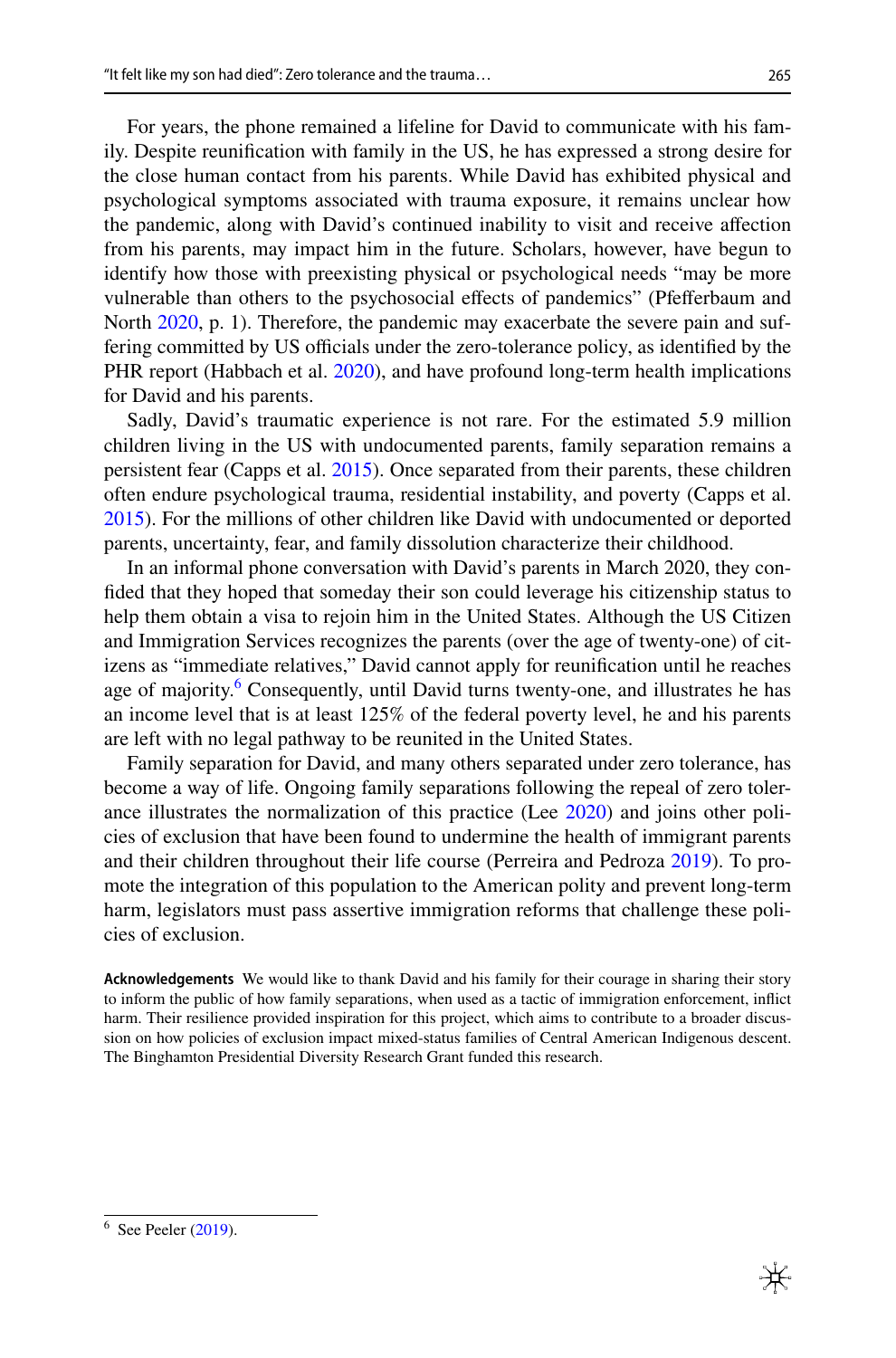### **References**

- <span id="page-6-19"></span>Abrams, A. 2018. The Damage of Separating Families: The Psychological Efects on Children. *Psychology Today*, 22 June. [https://www.psychologytoday.com/us/blog/nurturing-self-compassion/](https://www.psychologytoday.com/us/blog/nurturing-self-compassion/201806/damage-separating-families) [201806/damage-separating-families](https://www.psychologytoday.com/us/blog/nurturing-self-compassion/201806/damage-separating-families).
- <span id="page-6-12"></span>Amnesty International. 2020. *Enforced Disappearances*. [https://www.amnesty.org/en/what-we-do/](https://www.amnesty.org/en/what-we-do/disappearances/) [disappearances/](https://www.amnesty.org/en/what-we-do/disappearances/). Accessed 23 May.
- <span id="page-6-6"></span>Baum, J., R. Jones, and C. Barry. 2010. *In the Child's Best Interests? The Consequences of Losing a Lawful Immigrant Parent to Deportation*. Berkeley: UC Berkeley School of Law.
- <span id="page-6-17"></span>Bucci, M., S.S. Marques, D. Oh, and N.B. Harris. 2016. Toxic Stress in Children and Adolescents. *Advances in Pediatrics* 63 (1): 403–428.
- <span id="page-6-5"></span>Capps, R., R.M. Castañeda, A. Chaudry, and R. Santos. 2007. *Paying the Price: The Impact of Immigration Raids on America's Children*. Washington: National Council of La Raza.
- <span id="page-6-8"></span>Capps, R., H. Koball, A. Compatella, K. Perreira, S. Hooker, and J. Pedroza. 2015. Implications of immigration enforcement activities for the well-being of Children in immigrant families: a review of the literature. In *Immigrants and Immigration*. Washington, DC: Urban Institute/ Migration Policy Institute.
- <span id="page-6-4"></span>Castañeda, H. 2019. *Borders of Belonging: Struggle and Solidarity in Mixed-Status Immigrant Families*. Redwood City: Stanford University Press.
- <span id="page-6-16"></span>Cornelius, Wayne A. 2005. Controlling "Unwanted" Immigration: Lessons from the United States, 1993–2004. *Journal of Ethnic and Migration Studies* 31 (4): 775–794. [https://doi.org/10.1080/](https://doi.org/10.1080/13691830500110017) [13691830500110017.](https://doi.org/10.1080/13691830500110017)
- <span id="page-6-18"></span>De Bellis, M.D., and A. Zisk. 2015. The Biological Efects of Childhood Trauma. *Child and Adolescent Psychiatric Clinics of North America* 23 (2): 185–222.
- <span id="page-6-15"></span>De Witte, M. 2018. Separation from Parents Removes Children's Most Important Protection and Generates a New Trauma, Stanford Scholar Says. In *Stanford News*. Stanford, CA: Stanford University.
- <span id="page-6-21"></span>DHS. 2020. DHS Measures on the Border to Limit the Further Spread of Coronavirus. *Fact Sheets*. Washington, DC: Department of Homeland Security. [https://www.dhs.gov/news/2020/10/19/](https://www.dhs.gov/news/2020/10/19/fact-sheet-dhs-measures-border-limit-further-spread-coronavirus) [fact-sheet-dhs-measures-border-limit-further-spread-coronavirus](https://www.dhs.gov/news/2020/10/19/fact-sheet-dhs-measures-border-limit-further-spread-coronavirus).
- <span id="page-6-7"></span>Dreby, J. 2012. The Burden of Deportation on Children in Mexican Immigrant Families. *Journal of Marriage and the Family* 74 (4): 829–845.
- <span id="page-6-2"></span>Feasley, A., M. Hastings, C. Marquez, D. Underwood, S. Williams, and N. Zelic. 2018. *Serving Separated and Reunited Families: Lessons Learned and the Way Forward to Promote Family Unity*. Washington, DC: US Conference of Catholic Bishops, Migration and Refugee Services, Lutheran Immigration and Refugee Service.
- <span id="page-6-20"></span>Ferguson, N.M., D. Laydon, G. Nedjati-Gilani, N. Imai, K. Ainslie, M. Baguelin, S. Bhatia, et al. 2020. *Impact of Non-pharmaceutical Interventions (NPIs) to Reduce COVID-19 Mortality and Healthcare Demand*. London: Imperial College London.
- <span id="page-6-13"></span>Gil-García, Ó.F. 2018a. The Practice of Trust, Disclosure, and Collaboration with Guatemalan Refugees. *Practicing Anthropology* 40 (1): 37–42.
- <span id="page-6-10"></span>Gil-García, Ó.F. 2018b. *U.S. Immigration Enforcement and the Making of Unintended Returnees*. Migrations and Borders in the United States: Discourses, Representations, Imaginary Contexts. [https://orb.binghamton.edu/cgi/viewcontent.cgi?article=1015&context=hdev\\_fac](https://orb.binghamton.edu/cgi/viewcontent.cgi?article=1015&context=hdev_fac).
- <span id="page-6-14"></span>Gil-García, Ó.F. 2019. The *Prospera*Conditional Cash Transfer Program and Its Impact on Education, Labor, and Migration in an Indigenous Mayan Community in Chiapas, Mexico. *Journal of Prevention and Intervention in the Community* 49 (1): 1–19.
- <span id="page-6-0"></span>Gonzalez, R. 2019. ACLU: Administration Is Still Separating Migrant Families despite Court Order to Stop. National Public Radio, 30 July. [https://www.npr.org/2019/07/30/746746147/aclu-admin](https://www.npr.org/2019/07/30/746746147/aclu-administration-is-still-separating-migrant-families-despite-court-order-to-) [istration-is-still-separating-migrant-families-despite-court-order-to-](https://www.npr.org/2019/07/30/746746147/aclu-administration-is-still-separating-migrant-families-despite-court-order-to-).
- <span id="page-6-11"></span>Greenhouse, S. 2003. Wal-Mart Raids by U.S. Aimed at Illegal Aliens. *New York Times*, 24 October. <https://www.nytimes.com/2003/10/24/us/wal-mart-raids-by-us-aimed-at-illegal-aliens.html>.
- <span id="page-6-1"></span>Habbach, H., K. Hampton, and R. Mishori. 2020. *You Will Never See Your Child Again: The Persistent Psychological Efects of Family Separation*. New York: Physicians for Human Rights.
- <span id="page-6-9"></span>Holmes, S. 2013. *Fresh Fruit, Broken Bodies: Migrant Farmworkers in the United States*. Berkeley: University of California Press.
- <span id="page-6-3"></span>Lee, S. 2020. Family Separation as Slow Death. *Columbia Law Review* 119 (8): 2319–2384.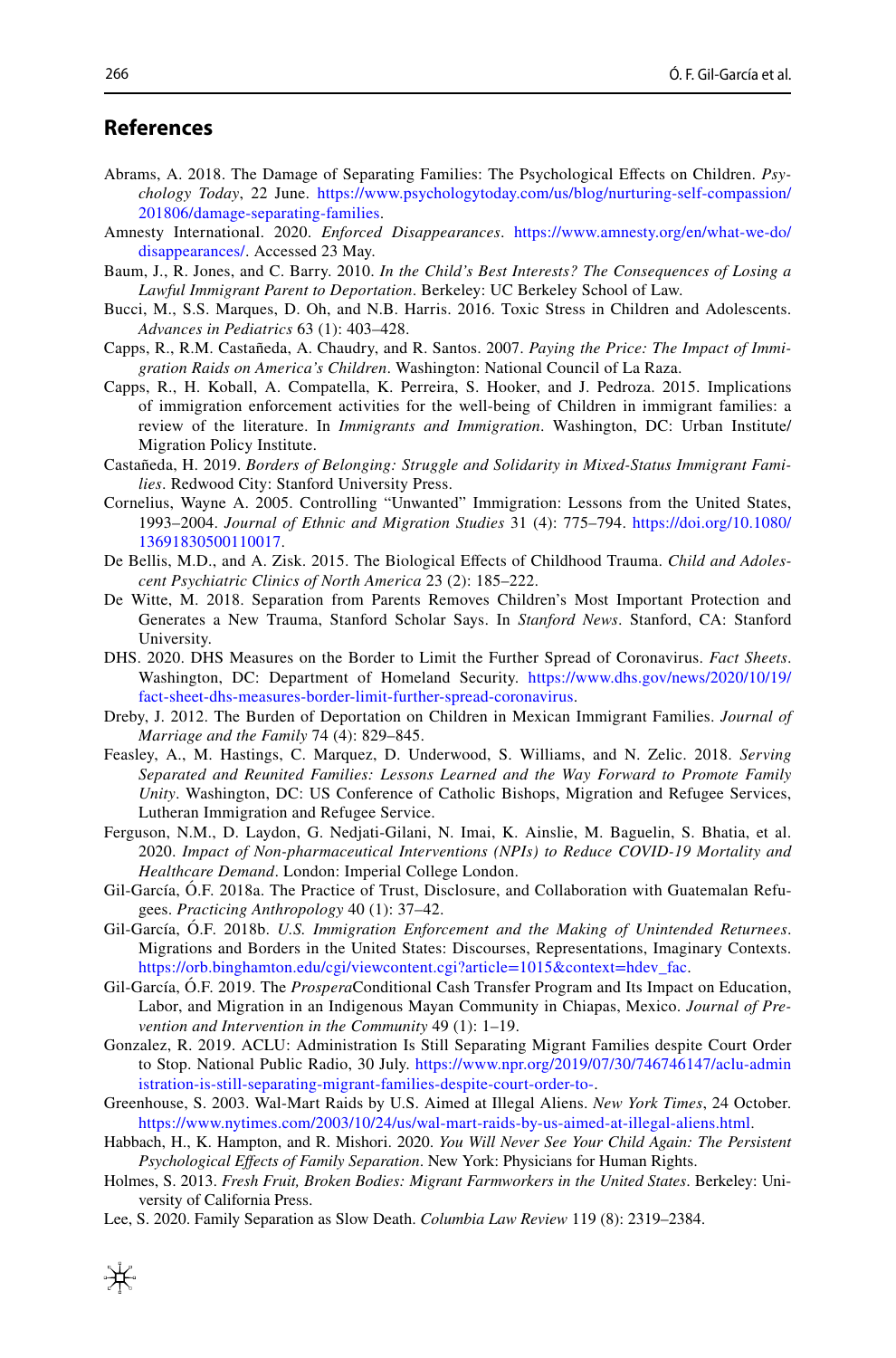- <span id="page-7-4"></span>Masferrer, C., E. R. Hamilton, and N. Denier. 2019. Immigrants in Their Parental Homeland: Half a Million U.S.-Born Minors Settle throughout Mexico. *Demography* 56 (4): 1453. [https://doi.org/10.](https://doi.org/10.1007/s13524-019-00788-0) [1007/s13524-019-00788-0](https://doi.org/10.1007/s13524-019-00788-0).
- <span id="page-7-3"></span>Mathema, S. 2017. *Keeping Families Together: Why All Americans Should Care about What Happens to Unauthorized Immigrants*. Washington, DC: Center for American Progress.
- <span id="page-7-13"></span>Peeler, T. 2019. Waiting Periods and Quotas for Family Based Visas. *Legal Match*, 22 July. [https://www.](https://www.legalmatch.com/law-library/article/waiting-periods-and-quotas-for-family-based-visas.html) [legalmatch.com/law-library/article/waiting-periods-and-quotas-for-family-based-visas.html](https://www.legalmatch.com/law-library/article/waiting-periods-and-quotas-for-family-based-visas.html).
- <span id="page-7-12"></span>Perreira, K.M., and J.M. Pedroza. 2019. Policies of Exclusion: Implications for the Health of Immigrants and Their Children. *Annual Review of Public Health* 40 (7): 7.1-7.20.
- <span id="page-7-11"></span>Pfeferbaum, B., and C.S. North. 2020. Mental Health and the COVID-19 Pandemic. *New England Journal of Medicine*.<https://doi.org/10.1056/NEJMp20008017>.
- <span id="page-7-10"></span>Potochnick, R. Stephanie., and M. Krista Perreira. 2010. Depression and Anxiety among First- Generation Immigrant Latino Youth: Key Correlates and Implications for Future Research. *Journal of Nervous and Mental Disease* 198 (7): 470–477. [https://doi.org/10.1097/NMD.0b013e3181e4ce24.](https://doi.org/10.1097/NMD.0b013e3181e4ce24)
- <span id="page-7-2"></span>Preston, J. 2015. Judge Orders Release of Immigrant Children Detained by U.S. *New York Times*, 25 July. [http://www.nytimes.com/2015/07/26/us/detained-immigrant-children-judge-dolly-gee-ruling.](http://www.nytimes.com/2015/07/26/us/detained-immigrant-children-judge-dolly-gee-ruling.html?_r=1)  $html?$ \_r=1.
- <span id="page-7-6"></span>Stephen, L. 2017. Guatemalan Immigration to Oregon: Indigenous Transborder Communities. *Oregon Historical Society* 118 (4): 554–583.
- <span id="page-7-1"></span>Trump, D. J. 2018. Afording Congress an Opportunity to Address Family Separation. Washington, DC. [https://www.federalregister.gov/documents/2018/06/25/2018-13696/afording-congress-an-oppor](https://www.federalregister.gov/documents/2018/06/25/2018-13696/affording-congress-an-opportunity-to-address-family-separation) [tunity-to-address-family-separation.](https://www.federalregister.gov/documents/2018/06/25/2018-13696/affording-congress-an-opportunity-to-address-family-separation)
- <span id="page-7-9"></span>Turner, H.A., A. Shattuck, D. Finkelhor, and S. Hamby. 2015. Polyvictimization and Youth Violence Exposure across Contexts. *Journal of Adolescent Health* 58 (2): 208–214.
- <span id="page-7-8"></span>UN General Assembly. 1984. Convention against Torture and Other Cruel, Inhuman or Degrading Treatment or Punishment. [https://www.ohchr.org/en/professionalinterest/pages/cat.aspx.](https://www.ohchr.org/en/professionalinterest/pages/cat.aspx)
- <span id="page-7-0"></span>USDOJ. 2018. *Attorney General Announces Zero-Tolerance Policy for Criminal Illegal Entry*. Washington: US Department of Justice.
- <span id="page-7-7"></span>Wessler, S.F. 2011. *Shattered Families: The Perilous Intersection of Immigration Enforcement and the Child Welfare System*. New York: Applied Research Center.
- <span id="page-7-5"></span>Zayas, L. 2015. *Forgotten Citizens: Deportation, Children, and the Making of American Exiles and Orphans*. Oxford: Oxford University Press.

**Publisher's Note** Springer Nature remains neutral with regard to jurisdictional claims in published maps and institutional affiliations.

**Óscar F. Gil‑García** is an Assistant Professor of human development at Binghamton University. His research explores the long-term impact of the Guatemalan war (1960–1996) on refugees, most of whom are Indigenous Maya, who resettled in Mexico and the United States. Broadly, his work examines the micro-level consequences of public policy on individuals; comparative frameworks of race, gender, and migration in the Americas; immigrants' health and health-care access, and the use of photography to promote social change.

**Francesca Bové** will graduate with her master's degree in public administration this coming May 2021. She has been the graduate research assistant of Dr. Gil-García since August 2019 and has a research interest in access to health care for immigrants and refugees. In addition to being a graduate student, she is the grants manager at the American Civic Association, a nonproft organization serving the needs of immigrants and refugees in the Southern Tier of New York State.

**Luz Velazquez** is a frst-generation, low-income college student and proud daughter of Paraguayan immigrant parents. She is currently majoring in psychology with minors in Latin American and Caribbean area studies and immigration studies at Binghamton University. Her roles as an immigration researcher, JFEW SUNY Global Afairs Scholar, NASPA Undergraduate Fellow, and Lideres Avanzando Fellow inform her desire to work in the feld of public policy advocating for the immigrant and Latinx community through education equity and migrant justice.